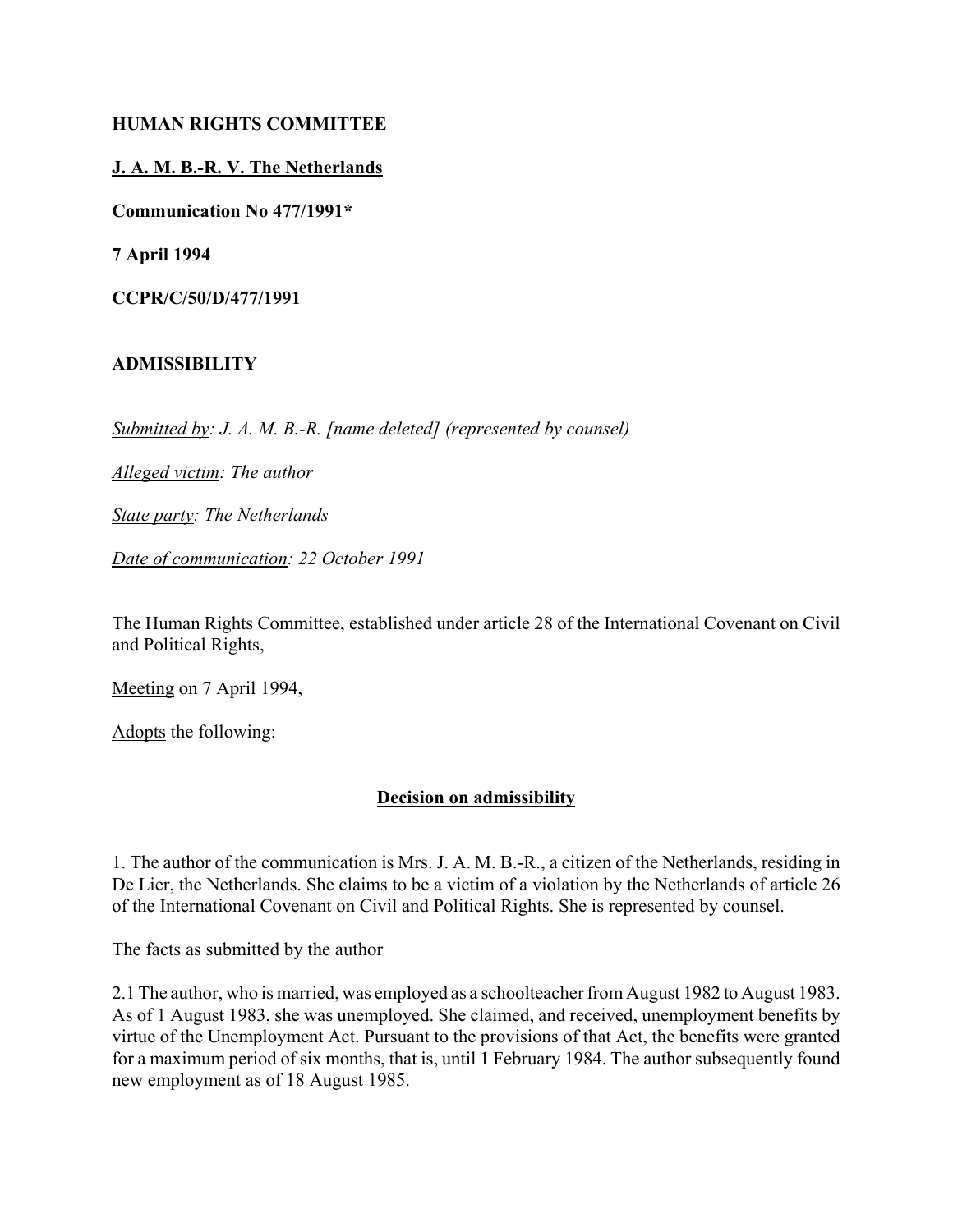2.2 Having received benefits under the Unemployment Act for the maximum period ending on 1 February 1984, the author contends that she was entitled, thereafter, to a benefit under the then Unemployment Provision Act, for a period of up to two years. Those benefits would have amounted to 75 per cent of the last salary, whereas the benefits under the Unemployment Act amounted to 80 per cent of the last salary.

2.3 On 1 April 1985, the author applied for benefits under the Unemployment Benefits Act; her application was, however, rejected by the Municipality of De Lier on 23 May 1985, on the grounds that as a married woman who did not qualify as a breadwinner, she did not meet the requirements of the Act. The rejection was based on article 13, paragraph 1, subsection 1, of the Unemployment Benefits Act, which did not apply to married men.

2.4 On 26 February 1987, the municipality confirmed its earlier decision. On 26 April 1989, however, it partly revoked its decision and granted the author benefits under the Unemployment Benefits Act for the period from 23 December 1984 to 18 August 1985. It still refused benefits for the period from 1 February to 23 December 1984 (see para. 2.5 below). The author appealed the decision to the Board of Appeal at The Hague, which, on 15 November 1989, declared her appeal unfounded. The author subsequently appealed to the Central Board of Appeal, which, by judgement of 5 July 1991, confirmed the Board of Appeal's decision.

2.5 In its judgement of 5 July 1991, the Central Board of Appeal refers to its judgement of 10 May 1989 in the case of Mrs. Cavalcanti Araujo-Jongen, a/ in which it noted that article 26 in conjunction with article 2 of the International Covenant on Civil and Political Rights applies also to the granting of social security benefits and similar entitlements. The Central Board further observed that the explicit exclusion of married women, unless they met specific requirements that are not applicable to married men, implied direct discrimination on the ground of sex in relation to marital status. The Central Board, having made reference to article 26 of the Covenant, indicated that it was to have direct applicability as of 23 December 1984.

2.6 On 24 April 1985, the State party abolished the requirement of article 13, paragraph 1, subsection 1, limiting the retroactive effect, however, to persons who had become unemployed on or after 23 December 1984. In 1991, further amendments to the Unemployment Benefits Act resulted in the abolition of this limitation, as a consequence of which women can claim benefits also when they became unemployed before 23 December 1984, provided they satisfy the other requirements of the Act. One of the other requirements is that the applicant must be unemployed on the date of application.

## The complaint

3.1 In the author's opinion, the denial of benefits under the Unemployment Benefits Act amounts to discrimination within the meaning of article 26 of the Covenant. In this context, she refers to the Committee's views in respect of communications No. 172/1984 (Broeks v. the Netherlands) and No. 182/1984 (Zwaan-de Vries v. the Netherlands).

3.2 The author notes that the Covenant entered into force for the Netherlands on 11 March 1979, and that, accordingly, article 26 was directly applicable as of that date. She contends that the date of 23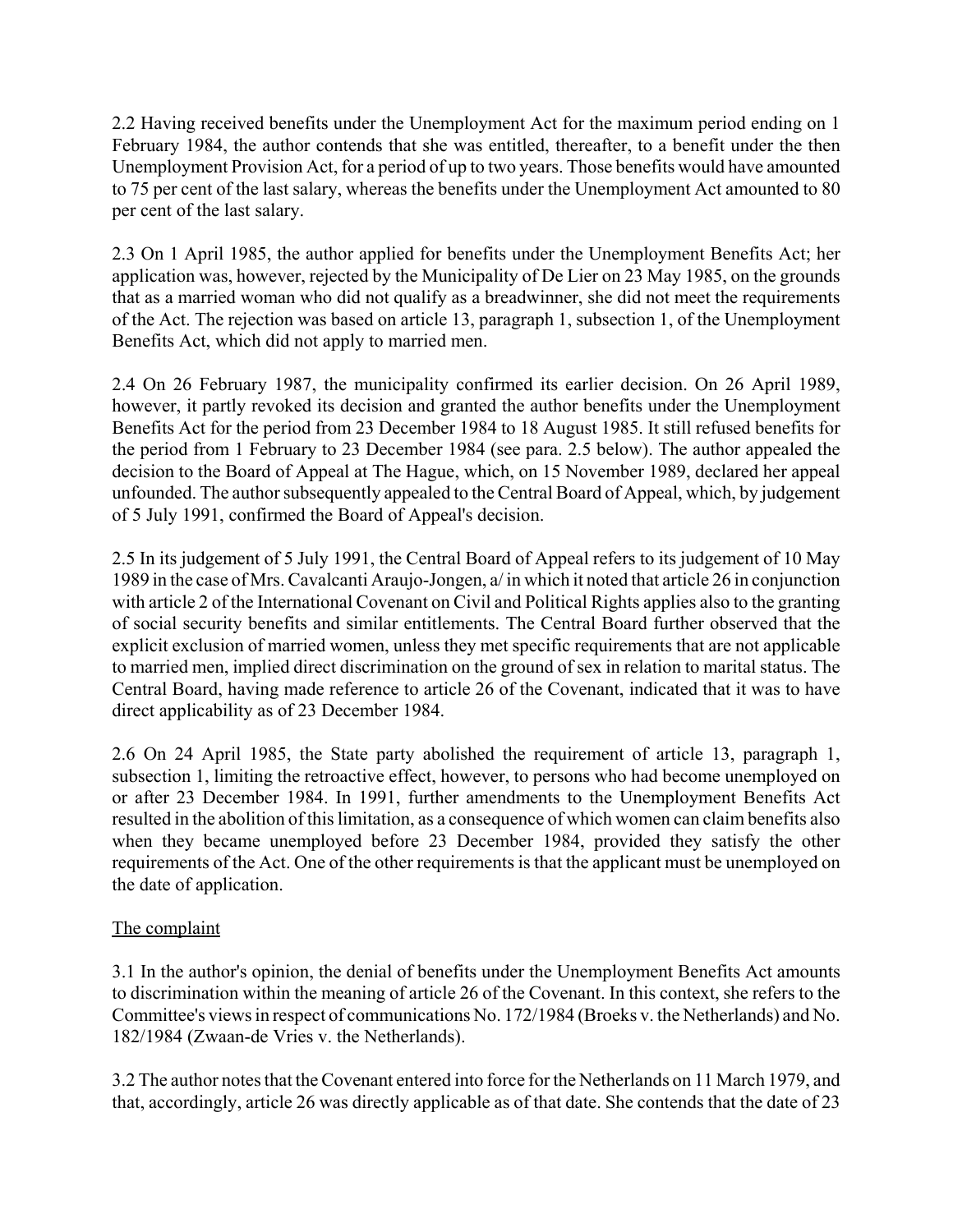December 1984 was chosen arbitrarily, as there is no formal link between the Covenant and the Third Directive of the European Community. The Central Board had not, in earlier judgements, taken a consistent view with regard to the direct applicability of article 26. In a case relating to the General Disablement Act, for instance, the Central Board decided that article 26 could not be denied direct applicability after 1 January 1980.

3.3 The author submits that the Netherlands had, upon ratifying the Covenant, accepted the direct applicability of its provisions, in accordance with articles 93 and 94 of the Constitution. She further argues that even if the possibility of gradual elimination of discrimination were permissible under the Covenant, the transitional period of almost 13 years between the adoption of the Covenant in 1966 and its entry into force for the Netherlands in 1979 was sufficient to enable it to adapt its legislation accordingly.

3.4 The author contends that the changes recently introduced in the legislation do not provide her with a remedy for the discrimination suffered under article 13, paragraph 1, subsection 1, of the old law. In this context, she points out that, although she applied for benefits while she was still unemployed, the new law still does not entitle her to benefits for the period of 1 February to 23 December 1984. According to the current interpretation of the law, based on the jurisprudence of the Central Board of Appeal, benefits under the Unemployment Benefits Act can be granted to women who had a claim originating in unemployment that began before 23 December 1984, but these benefits can only be granted as from 23 December 1984. For the unemployment period before that date, benefits are still not being granted. In a memorandum from the Deputy Minister of Social Affairs dated 14 May 1990, in which the proposed amendments to the Act were explained, it is clearly stated that the starting date of the benefits is either 23 December 1984 or a later date.

3.5 The author claims that she suffered financial damage as a result of the application of the discriminatory provisions of the Unemployment Benefits Act, in the sense that benefits were denied to her for the period from 1 February to 23 December 1984. She requests the Human Rights Committee to find that article 26 acquired direct effect as from the date on which the Covenant entered into force for the Netherlands, namely, 11 March 1979, and that the denial of benefits on the basis of article 13, paragraph 1, subsection 1, of the Act is discriminatory within the meaning of article 26 of the Covenant. She claims that benefits under the Unemployment Benefits Act should be granted to women on an equal footing with men as of 11 March 1979, and in her case as of 1 February 1984.

## The State party's observations

4. By submission of 18 February 1993, the State party confirms that the author has exhausted domestic remedies and states that it is not aware of any other obstacles to admissibility of the communication.

## Issues and proceedings before the Committee

5.1 Before considering any claim contained in a communication, the Human Rights Committee must decide, in accordance with rule 87 of its rules of procedure, whether or not it is admissible under the Optional Protocol to the Covenant.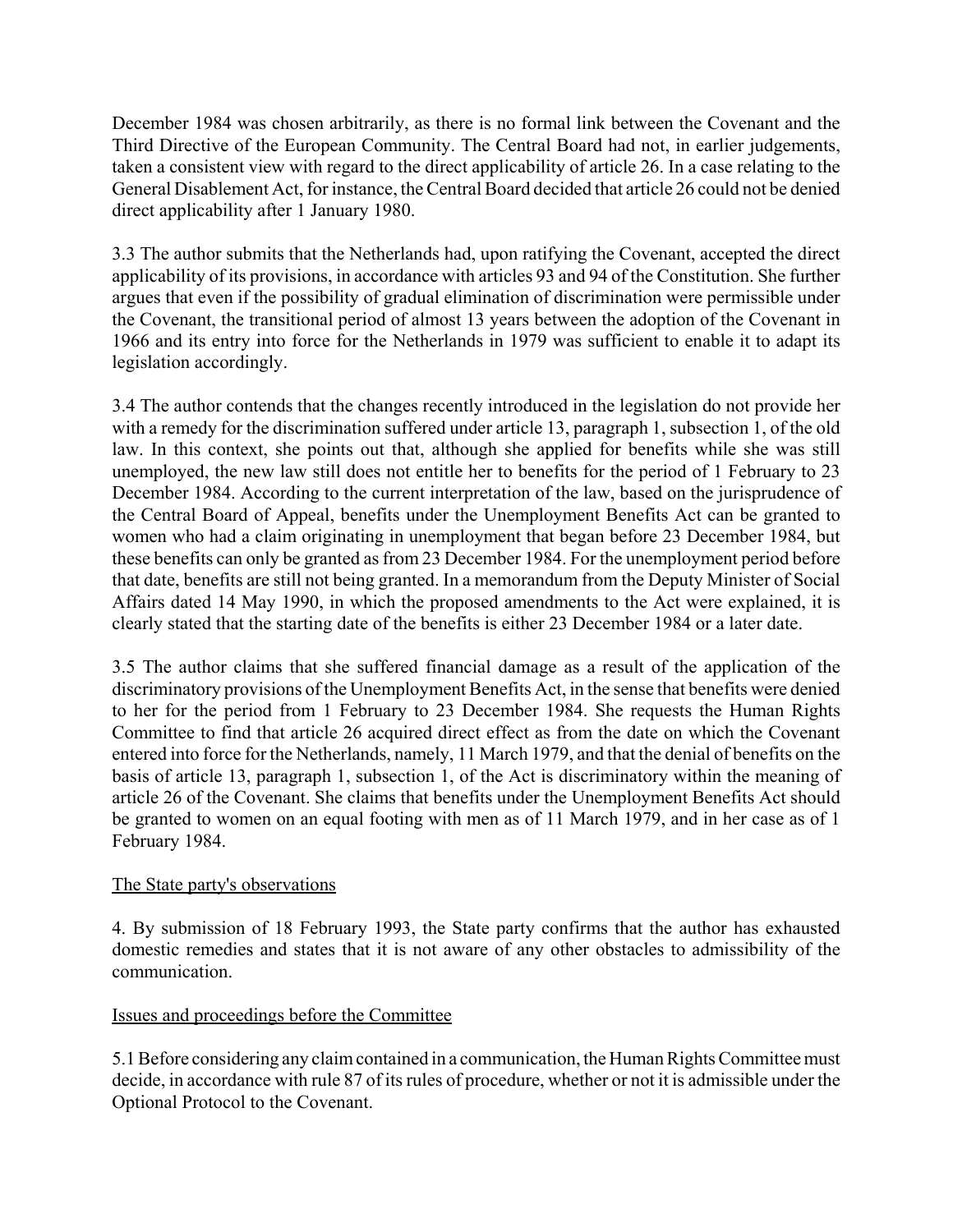5.2 The Committee notes that the State party does not object to the admissibility of the communication. Nevertheless, it is the Committee's duty to ascertain whether all the admissibility criteria laid down in the Optional Protocol have been met.

5.3 The Committee notes that the author contends that she is entitled without discrimination to benefits for the period of 1 February to 23 December 1984 and that the amendments in the law do not provide her with a remedy. The Committee notes that the author applied for benefits under the Unemployment Benefits Act on 1 April 1985, and that benefits were granted retroactively as from 23 December 1984. With reference to its constant jurisprudence, b/ the Committee recalls that, while article 26 requires that discrimination be prohibited by law and that all persons be guaranteed equal protection against discrimination, it does not concern itself with which matters may be regulated by law. Thus, article 26 does not of itself require States parties either to provide social security benefits or to provide them retroactively, in respect of the date of application. However, when such benefits are regulated by law, then such a law must comply with article 26 of the Covenant.

5.4 The Committee notes that the law in question grants to men and women alike benefits as from the day of application, unless there are sufficient reasons to grant benefits as from an earlier date. The Committee also notes the view expressed by the Central Board of Appeal that benefits for those women who did not qualify for benefits under the old law should be granted retroactively as from 23 December 1984 but not earlier. The author has failed to substantiate, for purposes of admissibility, that these provisions were not equally applied to her, in particular that men who belatedly apply are granted wider retroactive benefits, as from the date in which they have become eligible for benefits, whereas she, as a woman, was denied such benefits. Accordingly, the Committee finds that the author has failed to substantiate her claim under article 2 of the Optional Protocol in this regard.

5.5 As regards the author's claim that the discriminatory nature of the law from 1 February to 23 December 1984, and the application of the law at that time, made her a victim of a violation of the right to equality before the law, the Committee notes that the author, in the period between 1 February and 23 December 1984, did not apply for benefits under the Unemployment Benefits Act. Therefore, she cannot claim to be a victim of a violation of article 26 by the application of the law in force during that period, even if the law in question were found to be discriminatory in respect of some of those applying under it. This aspect of the communication is thus inadmissible under article 1 of the Optional Protocol.

5.6 As to the issue raised by the author whether article 26 of the Covenant acquired direct effect in the Netherlands as from 11 March 1979, the date on which the Covenant entered into force for the State party, or in any event as from 1 February 1984, the Committee notes that the Covenant applies for the Netherlands as from its date of entry into force. The question of whether the Covenant can be invoked directly before the Courts of the Netherlands is however a matter of domestic law. This part of the communication is therefore inadmissible under article 3 of the Optional Protocol.

6. The Human Rights Committee therefore decides:

(a) That the communication is inadmissible under articles 1, 2 and 3 of the Optional Protocol;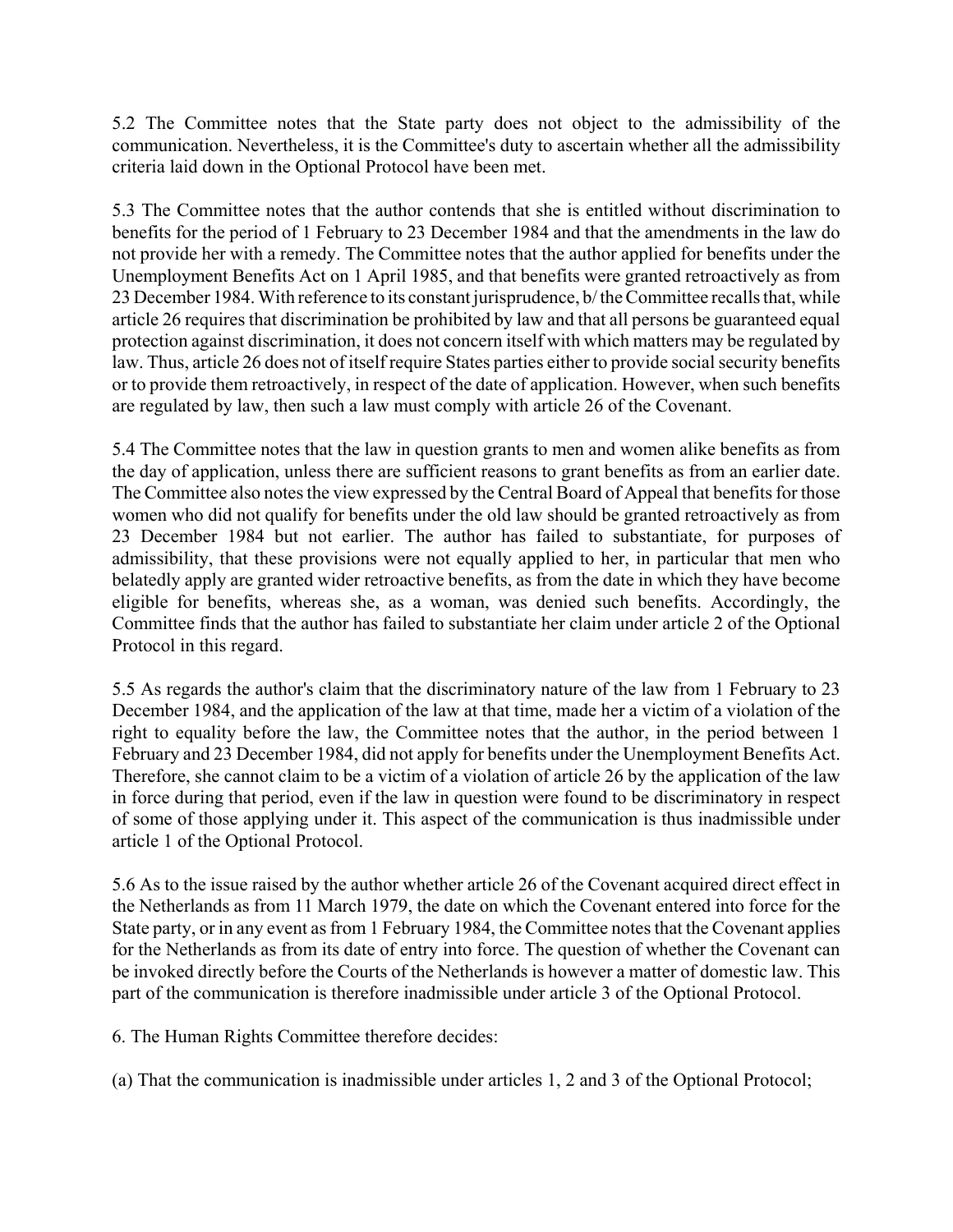(b) That this decision shall be communicated to the State party, to the author and to her counsel.

[Adopted in English, French and Spanish, the English text being the original version.]

\*/ The text of an individual opinion submitted by Mr. B. Wennergren is appended.

 $\frac{1}{2}$ 

a/ Mrs. Cavalcanti's communication to the Human Rights Committee was registered as No. 418/1990; views were adopted on 22 October 1993 (see annex IX.Q above).

b/ See inter alia the Committee's views with regard to communications No. 172/1984 (Broeks v. the Netherlands) and No. 182/1984 (Zwaan-de Vries v. the Netherlands), adopted on 9 April 1987, (Official Records of the General Assembly, Forty-second Session, Supplement No. 40, (A/42/40), annexes VIII.B and D) and communication No. 415/1990 (Pauger v. Austria), adopted on 26 March 1992 (ibid., forty-seventh Session, Supplement No. 40 (A/47/40), annex IX.R).

# **Appendix**

## Individual opinion submitted by Mr. Bertil Wennergren under rule 92, paragraph 3, of the rules of procedure of the Human Rights Committee

I do not agree with the Committee's decision to declare this communication inadmissible under articles 1, 2 and 3 of the Optional Protocol. In my view, it should have been declared admissible, as it may raise issues under article 26 of the Covenant. My reasons are set out hereunder.

1. The communication must be compared with communication No. 182/1984 (F.H. Zwaan-de Vries v. the Netherlands), views adopted on 9 April 1987, communication No. 418/1990 (C. H. J. Cavalcanti Araujo-Jongen v. the Netherlands), views adopted on 22 October 1993 and communication No. 478/1991 (A. P. L.-v. d. M. v. the Netherlands), declared inadmissible on 26 July 1993.

2. The relevant facts in this case are laid out in paragraphs 2.1 to 2.3 of the Committee's decision. They are essentially the same as the facts in the Zwaan-de Vries case. There is, however, one difference. Mrs. Zwaan-de Vries applied for continued support on the basis of the Unemployment Benefits Act, once the payment of her unemployment benefits under the Unemployment Benefits Act were terminated on 10 October 1979. On the other hand, Mrs. B.-R., whose benefits under the Unemployment Benefits Act expired on 1 February 1984, did not apply for benefits under the Unemployment Benefits Act until 1 April 1985; at that time, she was still unemployed.

3. It should be noted that the Council of the European Communities had, on 19 December 1978, adopted a directive on the progressive implementation of the principle of equal treatment of men and women in the field of social security (79/7/EEC), giving member States a deadline of 23 December 1984 to make such amendments to their legislation as might be necessary in order to bring it into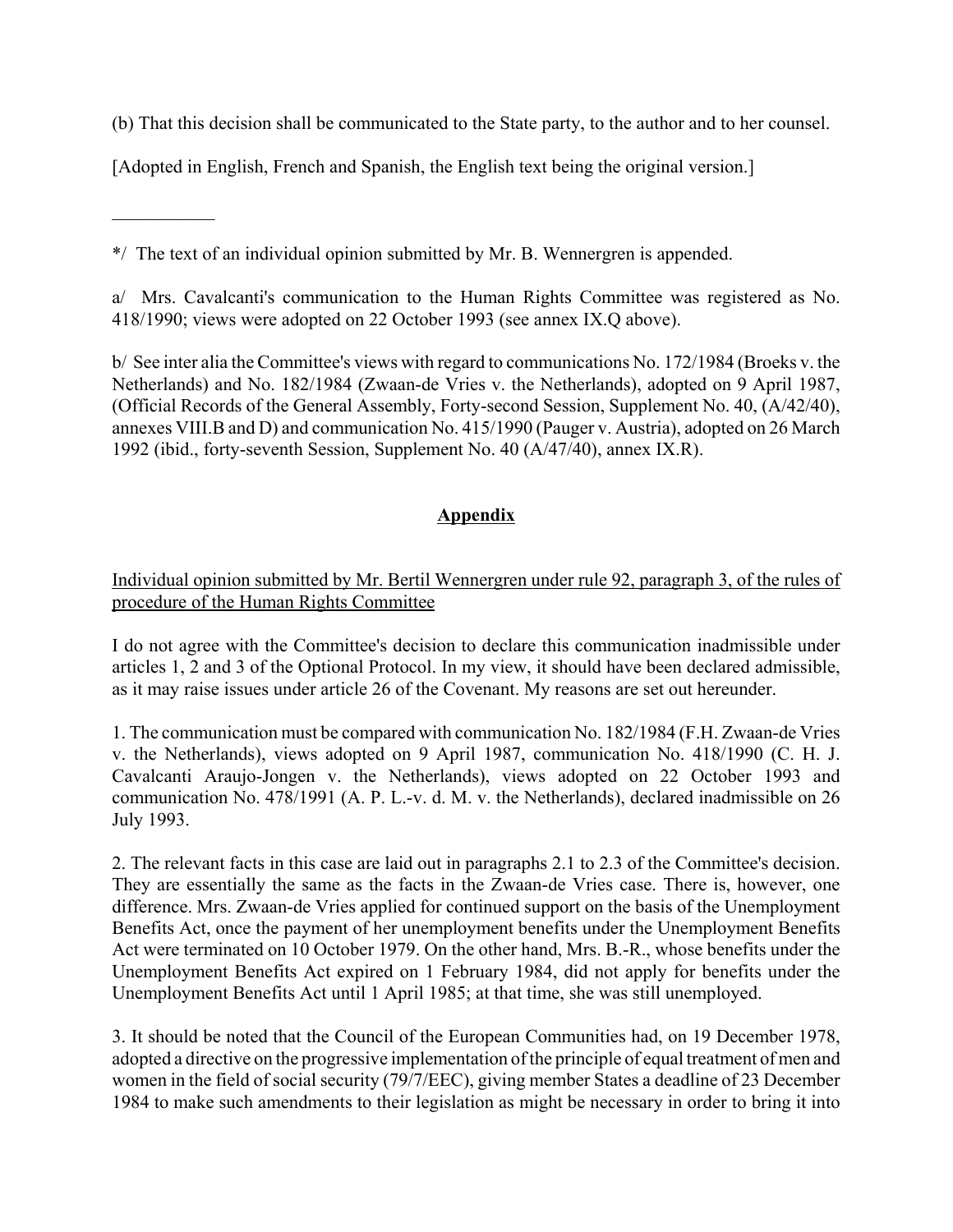line with the directive. The Netherlands, thus, on 29 April 1985, amended section 13, paragraph 1, subsection 1, of the Unemployment Benefits Act to comply with the directive. Under the amendment, section 13, paragraph 1, subsection 1, was deleted, with the result that it became possible for married women, who were not breadwinners, to apply for benefits under the Unemployment Benefits Act.

4. In its views in Zwaan-de Vries, the Committee observed that what was at issue was not whether or not social security benefits should be progressively established in the Netherlands, but whether the legislation providing for social security violated the prohibition of discrimination in article 26 of the Covenant, and its guarantee, to all persons, of equal and effective protection against discrimination. The Committee explained that, when legislation providing for social security is adopted in the exercise of a State's sovereign power, such legislation must comply with article 26 of the Covenant. The Committee then found that the differentiation in section 13, paragraph 1, subsection 1, of the Unemployment Benefits Act, which placed married women at a disadvantage compared with married men, was unreasonable, and that this fact appeared to have been conceded by the State party itself through enactment of the legislative amendment of 29 April 1985, with retroactive effect to 23 December 1984. The situation in which Mrs. Zwaan-de Vries found herself at the material time, and the application to her of the then applicable Dutch law, made her a victim of a violation, based on sex, of article 26 of the Covenant, because she was denied social security benefits on an equal footing with men. Although the State party had taken the necessary measures to put an end to this discrimination suffered by the author, the Committee was of the view that the State party should offer Mrs. Zwaan-de Vries an appropriate remedy.

5. In its views in the Cavalcanti case, the Committee considered whether the amended Unemployment Benefits Act continued to indirectly discriminate against the author, because it required applicants to be unemployed at the time of application, a requirement which effectively barred her from retroactive access to benefits. The Committee, however, deemed this requirement to be reasonable and objective and found that the facts before it did not reveal a violation of article 26 of the Covenant. With regard to the case of L.-v. d. M. (No. 478/1991), the Committee noted that the requirement of being unemployed at the time of application for benefits under the Unemployment Benefits Act applied to men and women alike and declared the communication inadmissible.

6. As Mrs. B.-R. was unemployed when she applied for benefits under the Unemployment Benefits Act, she did comply with the requirements that had stood in the way in the two cases that I have just discussed. However, as she made her application not immediately upon expiry of her benefits under the Unemployment Benefits Act but some 14 months later, her application was made not only with respect to future but also past benefits. The Central Board of Appeal did not pay particular attention to this point in its decision of 5 July 1991; instead, it concentrated on whether article 26 was directly applicable. The Board found that article 26 of the Covenant could not be denied direct applicability after 23 December 1984, the time-limit established by the Third Directive of the European Community on the elimination of discrimination between men and women within the Community. In its views in the Cavalcanti case (para. 7.5), the Committee expressly stated that the determination of whether and when article 26 acquired direct effect in the Netherlands is a matter of domestic law and does not come within the competence of the Committee. The Committee instead had to consider, as was made clear in the Zwaan-de Vries case, whether domestic legislation violated the prohibition